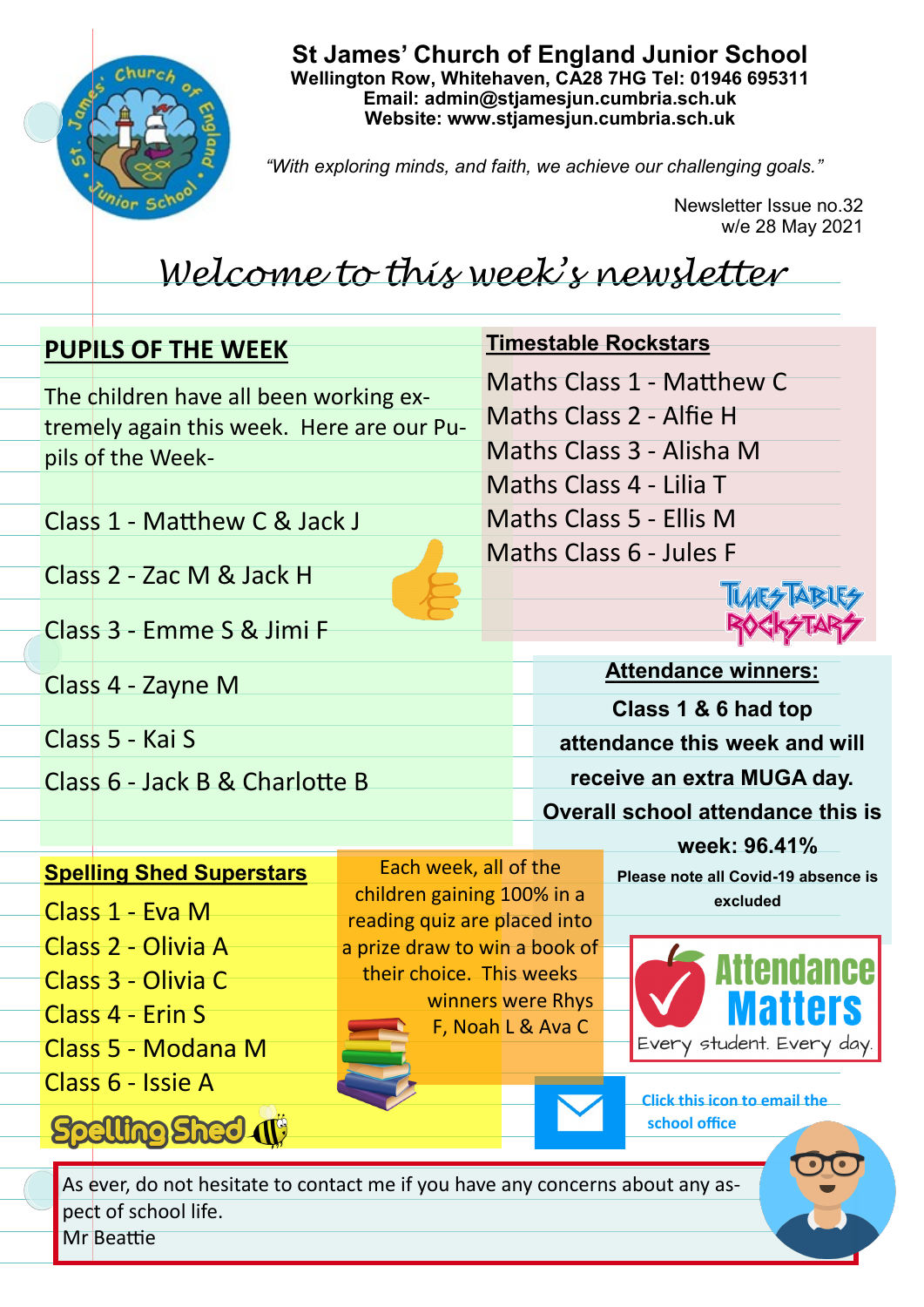Well half-term is nearly upon us. The main focus for staff this half-term has been to support the children in returning to school and getting back into the usual routines around productive work and safe play. We're still faced with a wide number of restrictions and safety procedures that the children have got used to quickly and have been effective in keeping us stay safe and untouched by Covid. The most pleasing element of the term has been a return to some of the nice activities and clubs that the children gain so much from. My hopes and prayers now focus on next half-term and the continuing enjoyable learning experiences we can offer our students. But for now, the children and staff deserve a well-earned rest and we look forward to catching up with you all again on Monday  $7<sup>th</sup>$  June.



Although I appreciate the pressures we have all faced as families over the past 15 months I wish to openly discourage children being taken out of school during term time. As a school, we are working tirelessly to make up for 2 academic years of disruption and recognise the importance of children being in school each day to allow them to make academic progress.

To make clear, our procedure under covid restrictions will be for you to call school to request a term time absence. We will email you our form that should include as much detail as possible. In some circumstances we will be able to authorise the absence. Any known absences where the children have been on holiday and the school has not been informed cor-

rectly will automatically go down as an unauthorised absence. School attendance is again a high-priority of our local authority with schools once again being scrutinised by how they manage attendance in school. We pride ourselves on the significant improvement we have made in boosting attendance over the past 4 years and wish to maintain this standard in a crucial period of your child's education. It is worth noting that the Local Authority have powers to sanction poor attendance habits and high levels of term time holidays taken.





**'SATS Breakfast Club'**– Not quite the same as in previous years but it was quite nice to reignite the tradition of a SATs Breakfast club, even if it were for only 1 day. As you will see from the photos, it was a glorious morning for it, with the children enjoying a sausage butty, a glass of juice and a nice chat with each other in the morning sunshine. Special thanks to Mrs Raby for coming in early to prepare the breakfast for the students. See the pictures [here!](http://www.stjamesjun.cumbria.sch.uk/work/sats-no-sats/65798)

**School trips –** The Lower bubble ventured down to The Beacon Museum as an end-of-topic treat. The children have really enjoyed studying about the Vikings and it was great for the children to head to the museum to speak to experts, explore artefacts and showcase their learning and understanding. Special thanks to Alan at the Beacon for accommodating our visit and putting on such engaging activities. Links to the galleries on the next page…...

**Schoolmoney—**The new schoolmoney system has opened up this week and we can already see dinner and EBASC bookings being made—Thank you for your patience during this process. Just to confirm—

- No further payments should be made into either ParentMail or SchoolGrid (other than the direct debits scheduled for 1st June)
- All debit and credit balances will be transferred for dinner money and EBASC by the first week back
- Everyone should have received a link (1 per child) Please get logged into the system as soon as you can to ensure you can access the system. If you require an additional account per child, i.e. for both parents let the office know.
- In addition to payment through the app, we will now be able to accept card payments in the office if this is your preferred payment method
- Handy Hint—When making bookings always ensure you 'CheckOut' or 'Reserve' to complete the action!